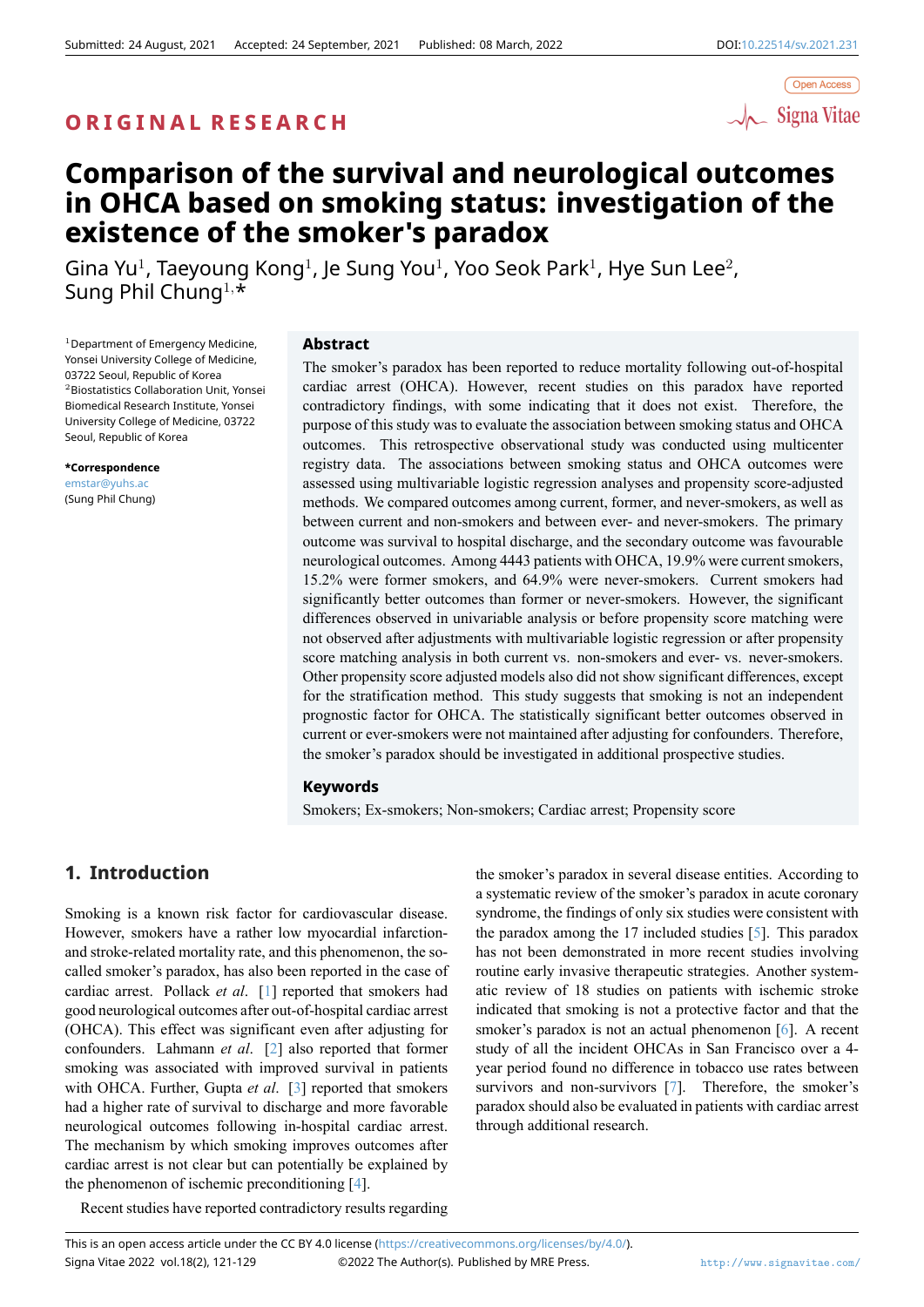<span id="page-1-0"></span>

**F I G U R E 1. Patient flow chart.** KoCARC, Korean Cardiac Arrest Research Consortium; PSM, propensity score matching.

The purpose of this study was to evaluate the association between an individual's smoking status and OHCA-related survival and neurological outcomes by analyzing data from a retrospective multicenter registry.

# **2. Materials and methods**

## **2.1 Study design**

A retrospective observational analysis was performed using data from the Korean Cardiac Arrest Research Consortium (KoCARC) registry from October 2015 to June 2019. The KoCARC is a nationwide research registry for OHCA and is based on Utstein templates and a hospital-based collaborative research network [8, 9]. This study was conducted according to the guidelines of the Committee on Publication Ethics (COPE) and the International Committee of Medical Journal Editors (ICMJE) Recommendations.

## **2.2 Patient population**

The KoCARC registry includes patients with OHCA who were transported to the participating emergency departments via emergency medical services (EMS) with resuscitation efforts and who had a presumed medical etiology identified by emergency physicians. The registry excludes patients with a terminal illness documented in medical records, patients under hospice care, pregnant patients, and patients with a previously documented 'Do Not Resuscitate' order. Patients with cardiac arrest due to a definite non-medical etiology, including trauma, drowning, poisoning, burns, asphyxia, or hanging, were also excluded. Additionally, we excluded patients with no information regarding their smoking status.

The patients were classified into three groups according to their smoking status: the current, former, and never-smoker groups. Current smokers (CS) were defined as those who smoked cigarettes, water pipes, or cigars or who used chewing tobacco within 1 month of index admission. Former smokers (FS) were defined as those who quit smoking for at least 1 month. Never smokers (NS) were defined as those who had never smoked during their lifetime.

## **2.3 Data collection**

Information regarding the KoCARC database, data elements, and quality assurance has previously been published [8]. The data were collected via a standardized form and were uploaded into a web-based electronic database registry by research coordinators in the participating institutions. The quality of this registry is controlled by a quality management commi[tte](#page-8-6)e.

The authors extracted data regarding the following variables from the registry: clinical characteristics (age; sex; history of hypertension, diabetes mellitus, and dyslipidemia; and smoking status), cardiopulmonary resuscitation (CPR) (first monitored electrocardiography [ECG] rhythm, witnessed arrest, bystander CPR, bystander use of automated external defibrillator [AED], and prehospital defibrillation or epinephrine use by the EMS), and treatment after return of spontaneous circulation (ROSC) (coronary angiography findings and targeted temperature management [TTM]).

## **2.4 Outcome variables**

The primary outcome was survival to hospital discharge. The secondary outcome was favorable neurological outcomes defined as a cerebral performance category (CPC) of 1 or 2 at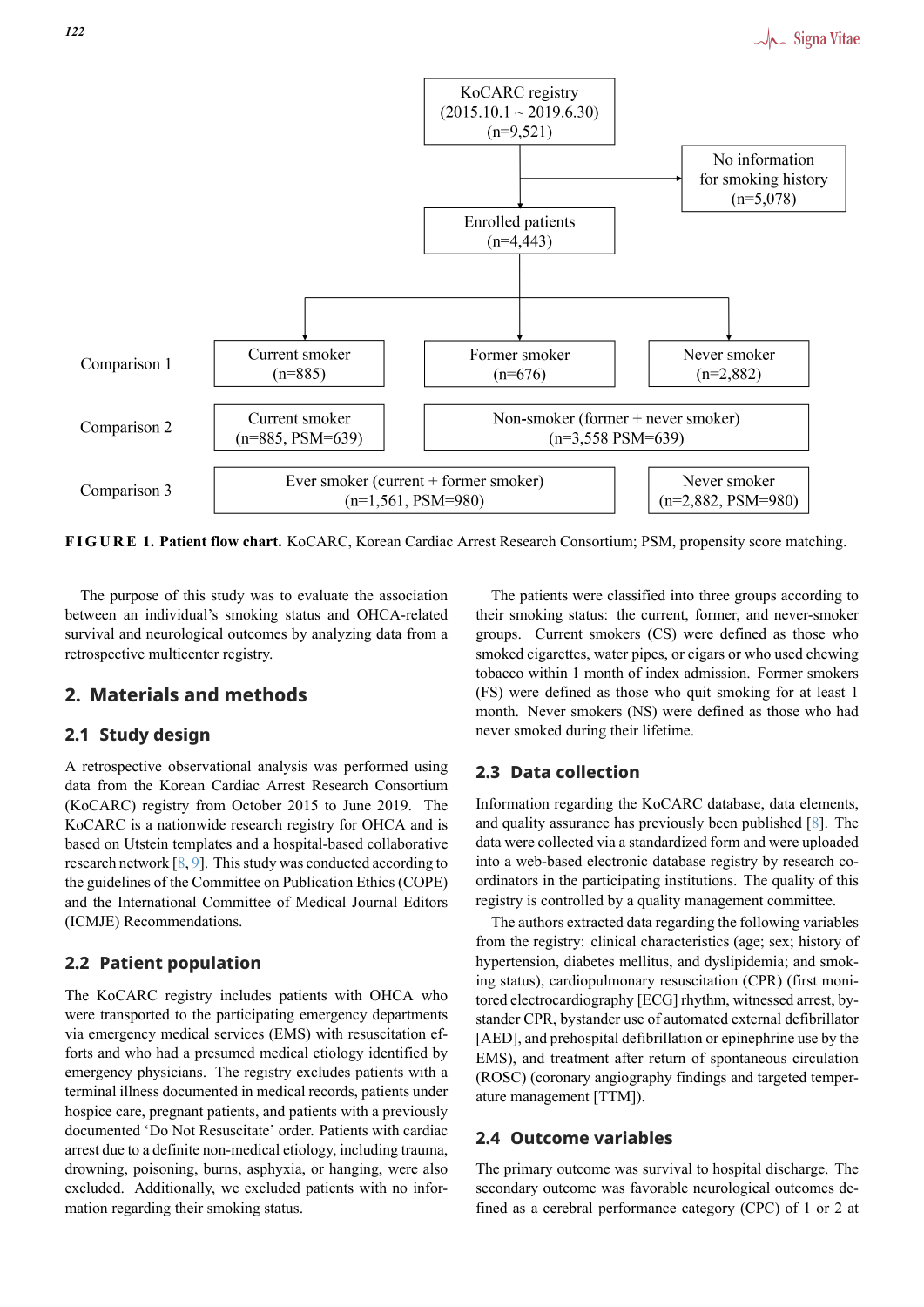<span id="page-2-0"></span>

| Characteristics                            | Overall         |                 | Current smoker Former smoker Never smoker |                 | $p$ -value    |                          | Post hoc analysis                                         |                                                        |
|--------------------------------------------|-----------------|-----------------|-------------------------------------------|-----------------|---------------|--------------------------|-----------------------------------------------------------|--------------------------------------------------------|
|                                            | $(n = 4443)$    | $(n = 885)$     | $(n = 676)$                               | $(n = 2882)$    |               |                          | CS vs. FS CS vs. NS FS vs. NS                             |                                                        |
| Age, years                                 | $64.0 \pm 20.4$ | $58.0 \pm 13.6$ | $70.6 \pm 12.6$                           | $64.3 \pm 22.9$ |               |                          |                                                           | $\langle 0.001***<0.001***<0.001***<0.001***$          |
| Male sex                                   | 2867 (64.5)     | 815 (92.1)      | 626 (92.6)                                | 1426 (49.5)     | ${<}0.001***$ | 0.706                    | ${<}0.001***$                                             | ${<}0.001***$                                          |
| Hypertension                               | 1974 (45.3)     | 348 (40.9)      | 361(54.1)                                 | 1265(44.6)      |               | $\leq 0.001***<0.001***$ | 0.056                                                     | ${<}0.001***$                                          |
| Diabetes                                   | 1207 (27.8)     | 209 (24.7)      | 227(34.1)                                 | 771 (27.3)      |               | $<0.001***<0.001***$     | 0.131                                                     | ${<}0.001***$                                          |
| Dyslipidemia                               | 258(6.1)        | 58 (7.0)        | 55 $(8.6)$                                | 145(5.2)        | $0.002**$     | 0.257                    | 0.048                                                     | $0.001***$                                             |
| Witnessed arrest                           | 2830 (64.3)     | 586 (66.7)      | 451 (67.2)                                | 1793 (62.9)     | $0.025*$      | 0.845                    | 0.036                                                     | 0.035                                                  |
| <b>Bystander CPR</b>                       | 2266(51.0)      | 457(51.6)       | 343 (50.7)                                | 1461 $(50.7)$   | 0.701         |                          |                                                           |                                                        |
| Shockable rhythm                           | 953 (21.4)      | 315 (35.6)      | 153(22.6)                                 | 485 (16.8)      |               |                          | $\leq 0.001***<0.001***<0.001***$                         | 0.018                                                  |
| Bystander AED use                          | 75(1.7)         | 12(1.4)         | 19(2.9)                                   | 44(1.6)         | $0.048*$      | 0.046                    | 0.752                                                     | 0.022                                                  |
| Prehospital defibril-1202 (27.6)<br>lation |                 | 377 (43.4)      | 185 (27.7)                                | 640 (22.7)      |               |                          | $\langle 0.001***<0.001***<0.001***$                      | $0.006**$                                              |
| Prehospital<br>epinephrine                 | 533 $(12.0)$    | 111(12.6)       | 96(14.2)                                  | 326(11.4)       | 0.100         |                          |                                                           |                                                        |
| Prehospital ROSC                           | 801 (18.4)      | 266 (30.6)      | 114(17.1)                                 | 421 (14.9)      |               |                          | $\leq 0.001***<0.001***<0.001***$                         | 0.166                                                  |
| Coronary<br>angiography                    | 780 (17.6)      | 279(31.5)       | 129(19.1)                                 | 372 (12.9)      |               |                          |                                                           | $\langle 0.001***$ $<0.001***$ $<0.001***$ $<0.001***$ |
| <b>TTM</b>                                 | 592 (15.4)      | 175(22.6)       | 85 (14.4)                                 | 332 (13.4)      |               |                          | $\leq 0.001***<0.001***<0.001***$                         | 0.530                                                  |
| Survival to discharge                      | 841 (18.9)      | 269 (30.4)      | 126(18.6)                                 | 446 (15.5)      |               |                          | $\leq 0.001***<0.001***<0.001***$                         | 0.043                                                  |
| CPC 1 or 2                                 | 601 (13.5)      | 212 (23.9)      | 87 (12.9)                                 | 302(10.5)       |               |                          | $\langle 0.001***\langle 0.001***\langle 0.001***\rangle$ | 0.073                                                  |

**TA B L E 1. Baseline characteristics among current smoker, former smoker, and never smoker.**

*CS, current smoker; NS, never smoker; FS, former smoker; CPR, cardiopulmonary resuscitation; AED, automated external defibrillator; ROSC, return of spontaneous circulation; TTM, targeted temperature management; CPC, cerebral performance category. \* <0.05, \*\* <0.01, \*\*\* <0.001.*

the time of hospital discharge. Patients had a CPC of 1 if they had good cerebral performance and were conscious, alert, and able to work with a possible mild neurological or psychological deficit. Patients had a CPC of 2 if they had a moderate cerebral disability, were conscious, had sufficient cerebral function in order to perform independent activities of daily life, and were able to work in sheltered environments. This performance scale indicates mortality by a CPC of 5, defined as death or brain death [10].

## **2.5 Statistical analysis**

Three comp[aris](#page-8-7)ons were performed (Fig. 1). First, the study variables and outcomes were compared among the CS, FS, and NS groups (comparison 1). Second, we compared the CS and non-smoker groups (comparison 2). A non-smoker was defined as a combination of an FS and NS. [Th](#page-1-0)ird, we compared ever-smokers and NS (comparison 3). An ever-smoker was defined as a combination of a CS and an FS. Descriptive statistics are presented as mean and standard deviation (SD) for continuous variables and as frequency (percentage) for categorical variables. An independent sample *t*-test or analysis of variance (ANOVA) was performed for continuous variables, and a chi-square test or Fisher's exact test, for categorical variables. Bonferroni correction was used for post-hoc comparison, and it was judged to have statistical significance when the *p*-value was 0.0167 or less.

To adjust for baseline differences between the CS and non-

smoker groups and between the ever-smoker and NS groups, propensity scores (PS) were estimated using a logistic regression model as a function of all the potential confounders listed in Table 1. The PS of an individual was defined as the probability of being in the exposure group, given all relevant covariates. Based on the PS, the patients in the smoking status-related groups were matched using the greedy matching algorithm at a 1:1 ra[tio](#page-2-0) to create a PS-matched population. The balance in baseline characteristics among the PS-matched cohorts was assessed using a paired *t*-test or McNemar's test. Three additional PS-based methods were performed: (i) stratification to divide the sample into five strata based on rank-ordered PS, followed by comparisons between groups within each stratum; (ii) stabilized inverse probability treatment weighting (IPTW) to weight cases by the inverse of the PS; and (iii) regression adjustment to include PS as an additional covariate in a regression model [11, 12].

The association between outcomes and smoking status was assessed using a logistic regression analysis. We first performed univariable log[ist](#page-8-8)i[c re](#page-8-9)gressions on outcome predictors of OHCA, such as age; sex; history of hypertension, diabetes mellitus, or dyslipidemia; initial ECG rhythm; witnessed arrest; bystander CPR; bystander AED use; coronary angiography findings; and TTM. We then built a stepwise multivariable regression model starting with the predictor that had the strongest association with the outcome based on the results of the univariable logistic regression. Collinearity between the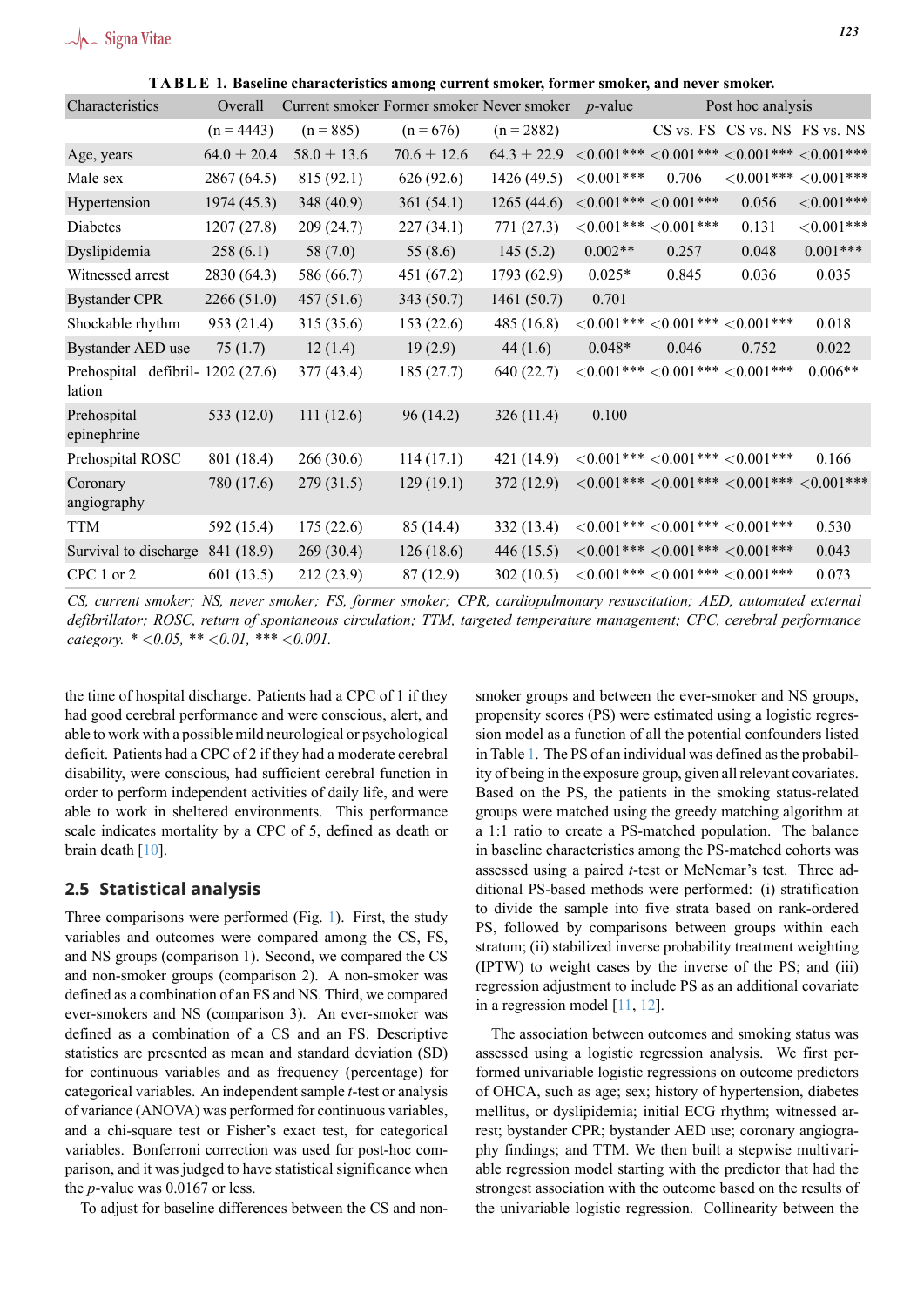<span id="page-3-0"></span>

**F I G U R E 2. Rate of survival to hospital discharge among patients with different smoking status according to the comparisons.** PSM, propensity score matching.

| TABLE 2. Characteristics of overall population and propensity score matched cohort stratified by current smoker vs. |
|---------------------------------------------------------------------------------------------------------------------|
| non-smoker.                                                                                                         |

|                            | Overall population $(n = 4443)$ |                 | PS-matched cohort ( $n = 1278$ ) |                 |                 |            |  |
|----------------------------|---------------------------------|-----------------|----------------------------------|-----------------|-----------------|------------|--|
| Characteristics            | Current smoker                  | Non-smoker      | $p$ -value                       | Current smoker  | Non-smoker      | $p$ -value |  |
|                            | $(n = 885)$                     | $(n = 3558)$    |                                  | $(n = 639)$     | $(n = 639)$     |            |  |
| Age, years                 | $58.0 \pm 13.6$                 | $65.5 \pm 21.5$ | ${<}0.001$ ***                   | $58.4 \pm 13.4$ | $57.8 \pm 20.7$ | 0.440      |  |
| Male sex                   | 815 (92.1)                      | 2052(57.7)      | ${<}0.001***$                    | 578 (90.5)      | 580 (90.8)      | 0.527      |  |
| Hypertension               | 348 (40.9)                      | 1626(46.4)      | $0.003**$                        | 253(39.6)       | 251 (39.3)      | 0.895      |  |
| Diabetes                   | 209 (24.7)                      | 998 (28.6)      | $0.022*$                         | 154(24.1)       | 146(22.9)       | 0.563      |  |
| Dyslipidemia               | 58 (7.0)                        | 200(5.9)        | 0.207                            | 44 (6.9)        | 36(5.6)         | 0.358      |  |
| Witnessed arrest           | 586 (66.7)                      | 2244 (63.7)     | 0.091                            | 440 (68.9)      | 465(72.8)       | 0.080      |  |
| <b>Bystander CPR</b>       | 462 (54.6)                      | 1804(8.9)       | 0.366                            | 345 (53.9)      | 338 (52.9)      | 0.768      |  |
| Shockable rhythm           | 315 (38.0)                      | 638(19.1)       | ${<}0.001***$                    | 241(37.7)       | 240 (37.5)      | 0.312      |  |
| <b>Bystander AED</b> use   | 12(1.4)                         | 63(1.81)        | 0.421                            | 7(1.1)          | 3(0.5)          | 0.205      |  |
| Prehospital defibrillation | 377(43.4)                       | 825(23.7)       | ${<}0.001***$                    | 278 (44.3)      | 263(41.9)       | 0.315      |  |
| Prehospital epinephrine    | 111(12.6)                       | 422(11.9)       | 0.558                            | 80 (12.6)       | 74 (11.6)       | 0.606      |  |
| Prehospital ROSC           | 266 (30.6)                      | 535 (15.4)      | ${<}0.001$ ***                   | 194 (30.9)      | 163(26.0)       | $0.020*$   |  |
| Coronary angiography       | 279 (35.8)                      | 501(16.1)       | ${<}0.001$ ***                   | 219 (34.3)      | 180 (28.2)      | $0.027*$   |  |
| <b>TTM</b>                 | 175(22.6)                       | 417(13.6)       | ${<}0.001***$                    | 137(21.4)       | 123(19.3)       | 0.274      |  |
| Survival to discharge      | 269 (30.4)                      | 572(16.1)       | ${<}0.001$ ***                   | 203 (31.8)      | 182 (28.5)      | 0.136      |  |
| CPC 1 or 2                 | 212 (23.9)                      | 389 (10.9)      | ${<}0.001$ ***                   | 162(25.4)       | 145(22.7)       | 0.172      |  |

*PS, propensity score; CPR, cardiopulmonary resuscitation; AED, automated external defibrillator; ROSC, return of spontaneous circulation; TTM, targeted temperature management; CPC, cerebral performance category. \* <0.05, \*\* <0.01, \*\*\*<0.001.*

predictors was assessed by calculating the variance inflation factor (VIF) for each predictor and excluding variables with a VIF greater than 5. No predictor met this criterion, and therefore none were removed from the analysis based on collinearity. Adjusted odds ratios (AOR) and 95% confidence intervals (CI), obtained from the multivariable logistic regression after controlling for potential confounders, were used to interpret associations between variables and outcomes.

Data analyses and visualization were performed using Excel (Microsoft, Redmond, WA, USA) and the SAS program (version 9.4, SAS Institute Inc., Cary, NC, USA). A *p*-value of *<*0.05 was considered statistically significant.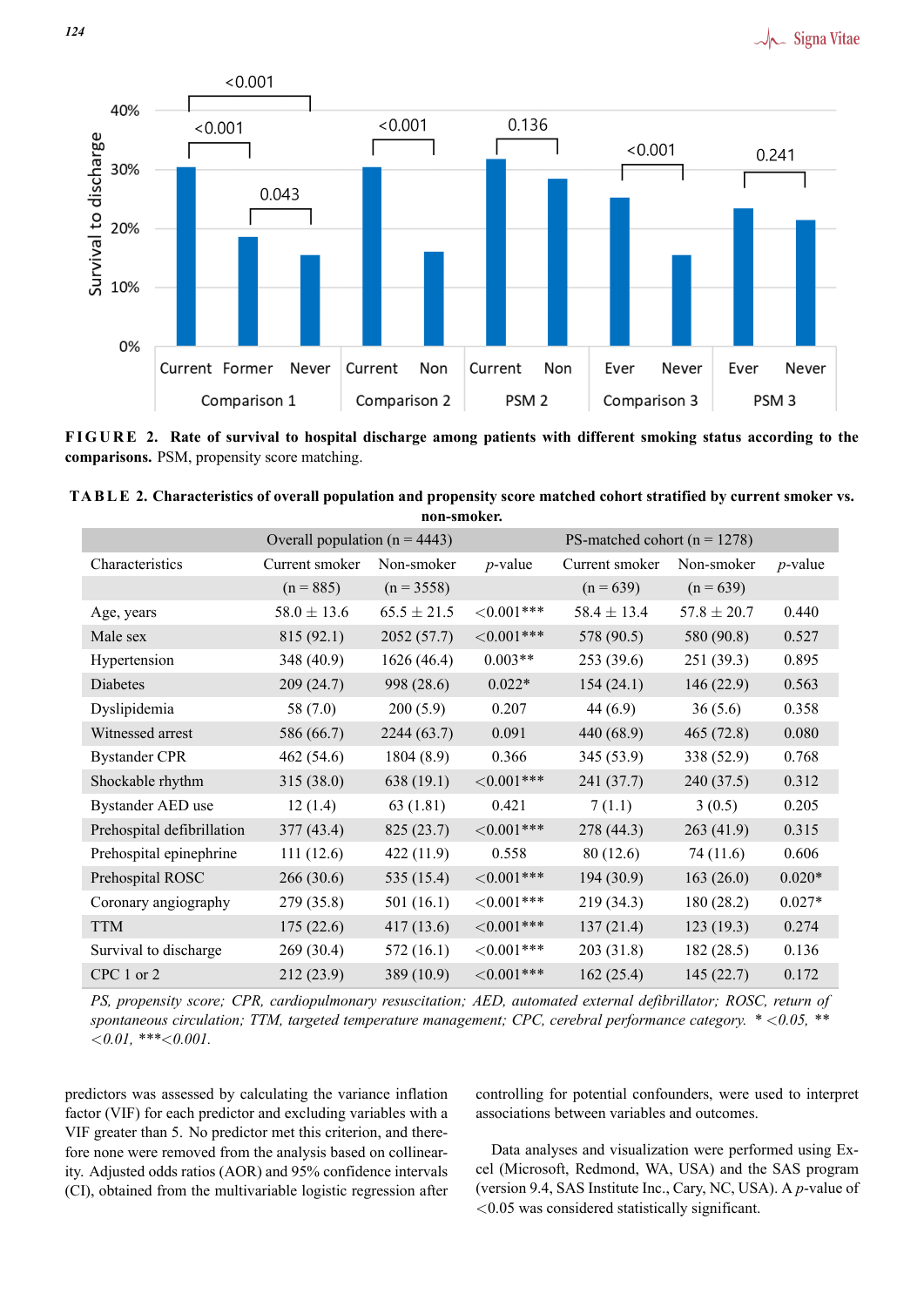| never smoker.              |                 |                                   |               |                 |                 |            |  |  |
|----------------------------|-----------------|-----------------------------------|---------------|-----------------|-----------------|------------|--|--|
|                            |                 | Overall population ( $n = 4443$ ) |               |                 |                 |            |  |  |
| Characteristics            | Ever smoker     | Never smoker                      | $p$ -value    | Ever smoker     | Never smoker    | $p$ -value |  |  |
|                            | $(n = 1561)$    | $(n = 2882)$                      |               | $(n = 980)$     | $(n = 980)$     |            |  |  |
| Age, years                 | $63.5 \pm 14.6$ | $64.3 \pm 22.9$                   | 0.123         | $64.4 \pm 14.8$ | $65.3 \pm 17.8$ | 0.152      |  |  |
| Male sex                   | 1441(92.3)      | 1426(49.5)                        | ${<}0.001***$ | 885 (90.3)      | 885 (90.3)      | 0.999      |  |  |
| Hypertension               | 709 (46.7)      | 1265(44.6)                        | 0.181         | 448 (45.7)      | 455 (46.4)      | 0.707      |  |  |
| Diabetes                   | 436 (28.8)      | 771(27.3)                         | 0.285         | 273(27.9)       | 276 (28.2)      | 0.866      |  |  |
| Dyslipidemia               | 113(7.7)        | 145(5.2)                          | $0.001**$     | 63(6.4)         | 52(5.3)         | 0.248      |  |  |
| Witnessed arrest           | 1037(66.9)      | 1793 (62.9)                       | $0.007**$     | 669 (68.3)      | 667(68.1)       | 0.909      |  |  |
| <b>Bystander CPR</b>       | 805 (53.3)      | 1461 (52.0)                       | 0.702         | 494 (50.4)      | 501(51.1)       | 0.282      |  |  |
| Shockable rhythm           | 468 (31.8)      | 485 (17.9)                        | ${<}0.001***$ | 272(27.7)       | 280 (28.5)      | 0.267      |  |  |
| Bystander AED use          | 31(2.05)        | 44(1.6)                           | 0.239         | 13(1.3)         | 15(1.5)         | 0.683      |  |  |
| Prehospital defibrillation | 562 (36.6)      | 640 (22.7)                        | ${<}0.001***$ | 322(33.5)       | 322(33.5)       | 0.999      |  |  |
| Prehospital epinephrine    | 207(13.3)       | 326(11.4)                         | 0.055         | 131(13.4)       | 123(12.6)       | 0.594      |  |  |
| Prehospital ROSC           | 380 (24.7)      | 421 (14.9)                        | ${<}0.001***$ | 214(22.3)       | 189(19.7)       | 0.073      |  |  |
| Coronary angiography       | 408 (29.7)      | 372 (14.8)                        | ${<}0.001***$ | 244 (24.9)      | 215(21.9)       | 0.196      |  |  |
| <b>TTM</b>                 | 260(19.0)       | 332(13.4)                         | ${<}0.001***$ | 162(16.5)       | 161(16.4)       | 0.945      |  |  |
| Survival to discharge      | 395 (25.3)      | 446 (15.5)                        | ${<}0.001***$ | 229(23.4)       | 211(21.5)       | 0.241      |  |  |
| CPC 1 or 2                 | 299 (19.2)      | 302(10.5)                         | ${<}0.001***$ | 168(17.1)       | 154(15.7)       | 0.294      |  |  |

**TA B L E 3. Characteristics of overall population and propensity score matched cohort stratified by ever smoker vs.**

*PS, propensity score; CPR, cardiopulmonary resuscitation; AED, automated external defibrillator; ROSC, return of spontaneous circulation; TTM, targeted temperature management; CPC, cerebral performance category. \* <0.05, \*\* <0.01, \*\*\*<0.001.*

## **3. Results**

Of the 9521 OHCA patients listed in the KoCARC registry from October 2015 to June 2019, we enrolled 4443 patients in the final analysis after excluding patients whose smoking history could not be obtained. The overall survival rate to discharge was 18.9%, and the proportion of patients with good neurological outcomes was 13.5%. Among these patients, 885 (19.9%) were CS, 676 (15.2%) were FS, and 2882 (64.9%) were NS (Fig. 1).

The baseline characteristics of the overall population and the three groups according to the smoking status are presented in Table 1. CS had a significantly better survival to discharge rate (30.4% vs. 18[.6](#page-1-0)% vs. 15.5%, *p <* 0.001) and more favorable neurological outcomes (23.9% vs. 12.9% vs. 10.5%, *p <* 0.001) than FS or NS. However, the baseline characteristics, apart [fr](#page-2-0)om bystander CPR and prehospital epinephrine use, were also significantly different among the groups. After the PS matching procedure, 639 matched pairs were selected between the CS and non-smokers, and 980 matched pairs were selected between the ever-smokers and NS. The differences in baseline characteristics were well balanced between the PSmatched cohorts, but significant differences in resuscitation outcomes were not observed after PS-matching between CS and non-smokers (survival to discharge:  $31.8\%$  vs.  $28.5\%$ ,  $p =$ 0.136; favorable neurological outcomes:  $25.4\%$  vs.  $22.7\%$ ,  $p =$ 0.172, Table 2) and between ever-smokers and NS (survival to discharge: 23.4% vs. 21.5%, *p* = 0.241; favorable neurological outcomes: 17.1% vs. 15.7%, *p* = 0.294, Table 3). The survival to discharge rate among the groups with various smoking statuses is presented in Fig. 2.

In the unadjusted logistic regression model, CS had significantly higher chances of survival to discharge (OR, 2.28; 95% CI, 1.925–2.699; *p <* 0.001) and better neurological outcomes (OR, 2.566; 95[%](#page-3-0) CI, 2.129–3.094; *p <* 0.001) than non-smokers. Ever-smokers also had significantly higher chances of survival to discharge (OR, 1.85; 95% CI, 1.589– 2.155;  $p < 0.001$ ) and better neurological outcomes (OR, 2.024; 95% CI, 1.702–2.408; *p <* 0.001) than NS. However, significant improvements in outcomes were not observed in the multivariable adjusted models in both CS vs. non-smokers and ever-smokers vs. NS (Table 4).

A sensitivity analysis was performed using different statistical methods with PS. There were no significant differences in outcomes between ever-smokers and NS on constructing PS-adjusted models by stra[tif](#page-5-0)ication, regression adjustment, and IPTW. When comparing CS and NS, regression adjustment with PS and IPTW did not reveal statistically significant findings; however, the neurological outcomes of CS were more favorable than those of non-smokers when using the stratification method (Table 4).

# **4. Discussion**

The results of this study s[ug](#page-5-0)gest that the smoker's paradox may be a pseudo-paradox in OHCA patients. Although current smoking and ever-smoking were associated with improved survival and favorable neurological outcomes following OHCA,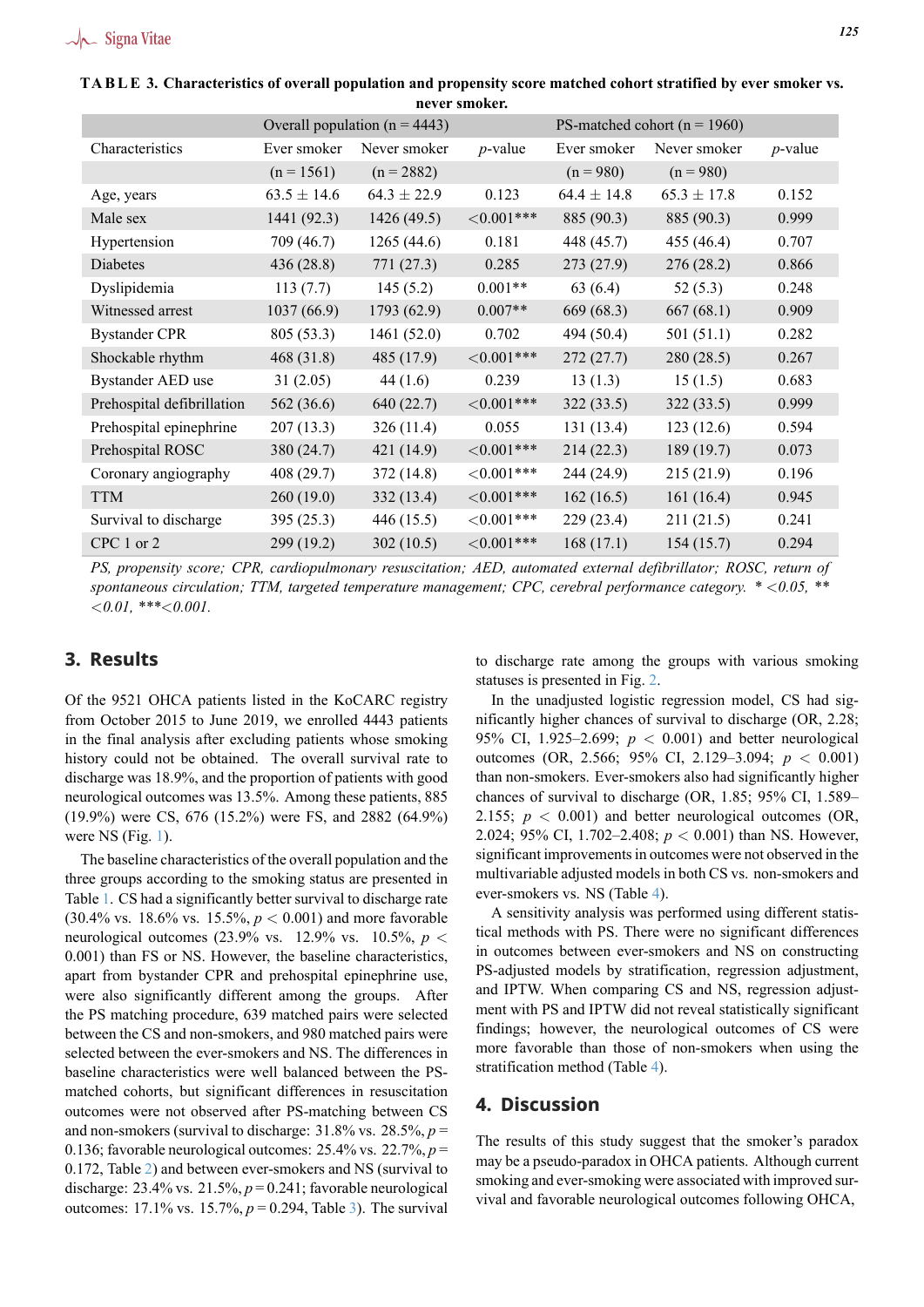| Statistical methods             | N           | Current smoker vs. non-smoker (ref) |               |                           |               | N          | Ever smoker vs. never smoker (ref) |               |                           |               |
|---------------------------------|-------------|-------------------------------------|---------------|---------------------------|---------------|------------|------------------------------------|---------------|---------------------------|---------------|
|                                 |             | Survival to discharge               |               | Good neurological outcome |               |            | Survival to discharge              |               | Good neurological outcome |               |
|                                 | Current/Non | <b>OR</b>                           | $p$ -value    | <b>OR</b>                 | $p$ -value    | Ever/Never | <b>OR</b>                          | $p$ -value    | <b>OR</b>                 | $p$ -value    |
|                                 |             | $(95\% \text{ CI})$                 |               | $(95\% \text{ CI})$       |               |            | $(95\% \text{ CI})$                |               | $(95\% \text{ CI})$       |               |
| Logistic regression model       |             |                                     |               |                           |               |            |                                    |               |                           |               |
| Unadjusted model                | 885/3558    | 2.28                                | ${<}0.001***$ | 2.566                     | ${<}0.001***$ | 1561/2882  | 1.85                               | ${<}0.001***$ | 2.024                     | ${<}0.001***$ |
|                                 |             | $(1.925 - 2.699)$                   |               | $(2.129 - 3.094)$         |               |            | $(1.589 - 2.155)$                  |               | $(1.702 - 2.408)$         |               |
| Multivariable-adjusted model    | 657/2693    | 1.018                               | 0.900         | 1.236                     | 0.197         | 1179/2171  | 1.12                               | 0.396         | 1.221                     | 0.212         |
|                                 |             | $(0.768 - 1.350)$                   |               | $(0.895 - 1.708)$         |               |            | $(0.862 - 1.456)$                  |               | $(0.892 - 1.670)$         |               |
| Propensity score adjusted model |             |                                     |               |                           |               |            |                                    |               |                           |               |
| Matching 1:1 (paired)           | 639/639     | 1.236                               | 0.137         | 1.246                     | 0.173         | 980/980    | 1.165                              | 0.241         | 1.171                     | 0.294         |
|                                 |             | $(0.935 - 1.634)$                   |               | $(0.908 - 1.711)$         |               |            | $(0.902 - 1.505)$                  |               | $(0.872 - 1.572)$         |               |
| Matching 1:1 (independent)      | 639/639     | 1.169                               | 0.200         | 1.157                     | 0.265         | 980/980    | 1.111                              | 0.329         | 1.11                      | 0.393         |
|                                 |             | $(0.920 - 1.485)$                   |               | $(0.895 - 1.496)$         |               |            | $(0.899 - 1.374)$                  |               | $(0.874 - 1.410)$         |               |
| Weighting (IPTW)                | 657/2693    | 1.048                               | 0.613         | 1.169                     | 0.129         | 1179/2171  | 1.066                              | 0.423         | 1.17                      | 0.082         |
|                                 |             | $(0.875 - 1.255)$                   |               | $(0.955 - 1.431)$         |               |            | $(0.911 - 1.247)$                  |               | $(0.980 - 1.397)$         |               |
| Regression adjustment by PS     | 657/2693    | 1.075                               | 0.520         | 1.193                     | 0.156         | 1179/2171  | 1.072                              | 0.469         | 1.097                     | 0.393         |
|                                 |             | $(0.863 - 1.338)$                   |               | $(0.934 - 1.523)$         |               |            | $(0.888 - 1.293)$                  |               | $(0.887 - 1.356)$         |               |
| Stratification (quintile)       | 657/2693    | 1.194                               | 0.127         | 1.348                     | $0.019*$      | 1179/2171  | 1.161                              | 0.178         | 1.205                     | 0.135         |
|                                 |             | $(0.951 - 1.498)$                   |               | $(1.050 - 1.731)$         |               |            | $(0.934 - 1.444)$                  |               | $(0.943 - 1.539)$         |               |

TABLE 4. Adjusted odds ratios of survival to discharge and good neurological outcome with different statistical methods according to smoking status.

<span id="page-5-0"></span>OR, odds ratio; CI, confidence interval; IPTW, inverse probability treatment weighting; PS, propensity score.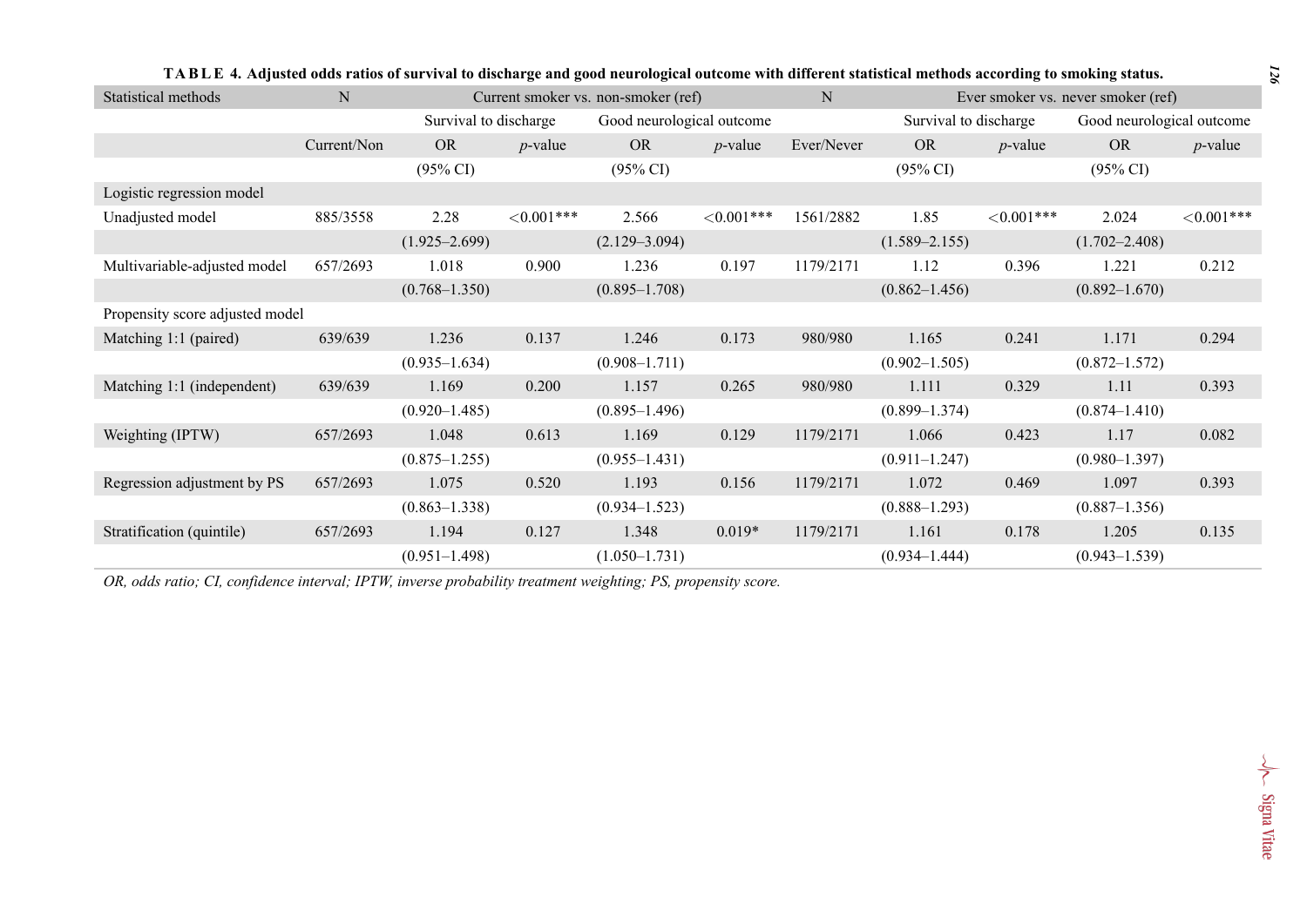the protective effects of smoking often disappeared after various statistical adjustments, including multivariable logistic regression or PS-based adjustments.

A previous study that investigated the smoker's paradox in OHCA revealed better outcomes in smokers than in nonsmokers, even after adjusting for confounders [11]. However, the sample size of the study was relatively small, comprising of 95 smokers and 86 non-smokers. A study of patients with in-hospital cardiac arrest, which analyzed a large nationwide dataset, showed that smokers had a higher rat[e of](#page-8-8) survival to hospital discharge and more favorable neurological outcomes than non-smokers [3]. There is a possibility of systematic error owing to the finding that smokers who experience an acute cardiac event could have a greater case fatality before hospital admission than non-smokers [13, 14]. Those admitted alive to the hospital would [al](#page-8-2)ready represent the survivors.

These two studies, which investigated the smoker's paradox in cardiac arrest, only compared ever-smokers with NS, but we added a comparison betw[een](#page-8-10) [CS](#page-8-11) and current non-smokers, including FS. If smoking exerts a protective effect in OHCA patients through the mechanism of ischemic preconditioning, a dose-response relationship may be possible among CS, FS, and NS. However, the FS group had the oldest patients and the largest proportion of patients with histories of hypertension or diabetes. CS had a higher survival rate and more favorable neurological outcomes than non-smokers, and both these outcomes were the same between ever-smokers and NS. However, these differences were not statistically significant after PS matching.

This was also the case in the logistic regression analysis. As a result of multivariable logistic regression, the statistical differences observed in the unadjusted model for survival or neurological outcomes in both CS and ever-smokers compared with in non-smokers or NS were no longer observed. We performed additional PS-adjusted analyses, such as independent 1:1 PS matching, IPTW, and regression adjustment, all of which showed the same results. However, in the case of the stratification method, it was found that the neurological outcomes were significantly better in CS than in non-smokers (OR, 1.348; 95% CI, 1.050–1.731; *p* = 0.019). This implies that the results may vary depending on the statistical adjustment method used.

The smoker's paradox was first described in 1968 by Weinblatt *et al*. [15] who stated that smokers had lower mortality after myocardial infarction compared to nonsmokers. Some studies have supported the existence of this phenomenon, whereas others have refuted its existence. This phenomenon, whic[h h](#page-8-12)as more unfavorable outcomes after cardiac arrest in non-smokers than in smokers, explains that frequent hypoxic injury due to smoking can diminish the effect of reperfusion injury during post-cardiac arrest period. The concept of "ischemic preconditioning of smoking" is that mortality rate of myocardial infarction is lower in smokers, although smoking increases the prevalence of acute coronary syndromes  $[16, 17]$ . The apparent smoker's paradox has usually been disproved in many studies on acute coronary syndrome after the adjustment for measured risk factors [5]. For example, among myocardial infarction patients undergoing [per](#page-8-13)c[utan](#page-8-14)eous coronary interventions, FS and CS had a decreased unadjusted hazard ratio for both 30-day and 1-year mortality when compared with NS. However, this protective effect of smoking was not observed after adjusting for potential confounding factors [18]. Similar controversial findings exist in the case of patients with ischemic stroke. Smokers may exhibit better recovery and thrombolytic responses than non-smokers.

The smoker's paradox has also b[een](#page-8-15) reported in patients with conditions other than myocardial infarction, such as stroke [19], trauma [20] and heart failure [21]. However, this paradox has also been denied in recent studies on such patients. A systematic review of ischemic stroke reported that smoking was not a protective factor and that the smoker's paradox was [not](#page-8-16) an actua[l ph](#page-8-17)enomenon [6]. [Am](#page-8-18)ong adolescent trauma patients, smokers had an increased rate of pneumonia, a longer length of hospital stay, and no difference in overall mortality compared to non-smokers [22]. There was no survival advantage of smoking in patien[ts](#page-8-5) hospitalized with heart failure, and the smoker's paradox is likely to be a result of residual confounding [23].

In this study, statistical [adj](#page-8-19)ustment was attempted using various methods, and the smoker's paradox was not observed with most of these methods except for with the stratification method using [PS](#page-8-20). The neurological outcomes were more favorable in CS than in non-smokers when statistical significance was maintained even after the adjustment by stratification with PS. We divided the data into five strata, and the neurological outcomes in CS were better in the first and last quintiles. Therefore, the results indicating whether the smoker's paradox occurred are likely to differ depending on the statistical adjustment method, and it is necessary to conduct a thorough adjustment for various confounders.

This study has several limitations. First, as a retrospective study using a registry, there are inherent limitations, including reporting bias, coding errors, and missing data. More than half of the patients were excluded due to the lack of information regarding their smoking history. Second, smoking status was usually reported by family members who may have incorrectly recorded individuals as non-smokers. Ideally, an objective test, such as urinary nicotine or cotinine tests, could have been used; however, this is impractical in the OHCA setting. Third, the duration and amount of smoking was not reported and dose-dependent effects of smoking were not considered. Even among smokers, the prognosis according to smoking period might be different. Lastly, we recommend applying caution in extrapolating these findings to Caucasian and/or other populations because this study was based on the Korean population.

## **5. Conclusions**

This study suggests that smoking is not an independent prognostic factor in OHCA. The statistically significant better outcomes observed in CS or ever-smokers were not maintained after adjusting for confounders. Therefore, the smoker's paradox should be investigated through additional prospective studies on OHCA and should not be interpreted as a benefit of or justification for smoking.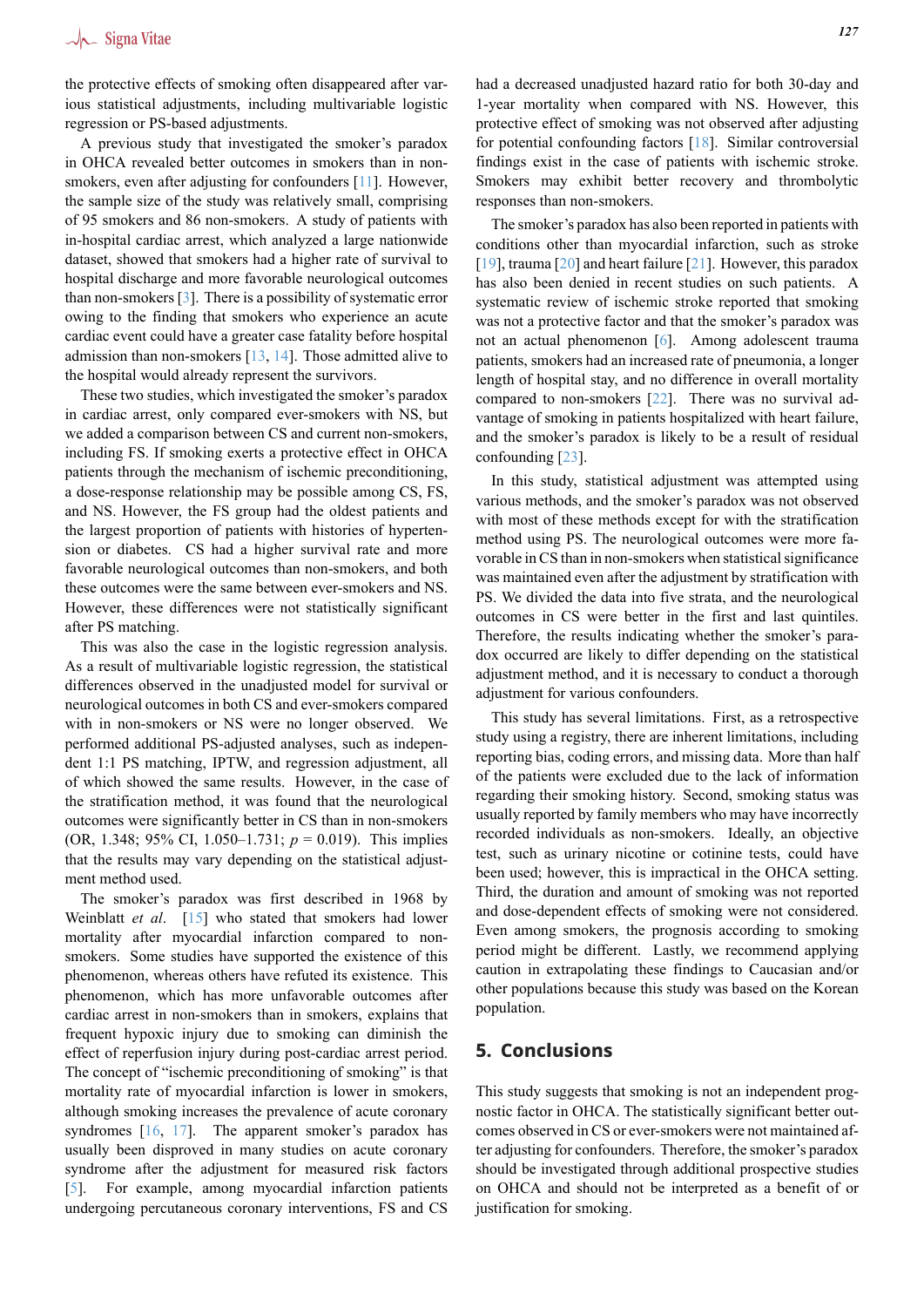#### **ABBREVIATIONS**

OHCA, out-of-hospital cardiac arrest; CS, current smoker; FS, former smoker; NS, never-smoker; KoCARC, Korean Cardiac Arrest Research Consortium; CPR, cardiopulmonary resuscitation; ECG, electrocardiography; AED, automated external defibrillator; ROSC, return of spontaneous circulation; TTM, targeted temperature management; CPC, cerebral performance category; IPTW, inverse probability treatment weighting; PS, propensity score; OR, odds ratio; CI, confidence interval.

## **AUTHOR CONTRIBUTIONS**

Conceptualization—SPC, GY. Data curation—HSL, GY. Formal analysis—SPC, HSL. Investigation—SPC, GY. Methodology—TK, JSY. Software—HSL, GY. Validation— YSP. Visualization—SPC. Writing — original draft—SPC, GY. Writing — review & editing—SPC, TK, HSL, YSP, JSY.

## **ETHICS APPROVAL AND CONSENT TO PARTICIPATE**

The study protocol was reviewed and approved by the institutional review boards (IRB) of the 62 participating hospitals in the KoCARC OHCA registry. The need for informed consent was waived by the IRB. This research project was registered at ClinicalTrials.gov (identifier: NCT03222999). Patient consent was waived due to observational nature of the study.

#### **ACKNOWLEDGMENT**

We would like to acknowledge and thank the investigators from all participating hospitals of KoCARC: Woon Yong Kwon (Seoul National University Hospital), Sang Kuk Han, Phil Cho Choi (Kangbuk Samsung Medical Center), Sang O Park, Jong Won Kim (Konkuk University Medical Center), Han Sung Choi, Jong Seok Lee (Kyung Hee University Hospital), Sung Hyuk Choi, Young Hoon Yoon (Korea University Guro Hospital), Su Jin Kim (Korea University Anam Hospital), Min Seob Sim, Gun Tak Lee (Samsung Medical Center), Shin Ahn (Asan Medical Center), Jong Whan Shin (SMG-SNU Boramae Medical Center), Sang Hyun Park, Keun Hong Park (Seoul Medical Center), In Cheol Park, Tae Young Kong (Yonsei University Gangnam Severance Hospital), KyoungWon Lee, Chu Hyun Kim (Inje University Seoul Paik Hospital), Youngsuk Cho (Hallym University Kangdong Sacred Heart Hospital), Gu Hyun Kang, Yong Soo Jang (Hallym University Kangnam Sacred Heart Hospital), Tai Ho Im, Jae Hoon Oh (Hanyang University Seoul Hospital), Seok Ran Yeom, Sang Kyoon Han (Pusan National University Hospital), Jae Hoon Lee (Dong-A University Hospital), Jeong Bae Park, Hyun Wook Ryoo (Kyungpook National University Hospital), Kyung Woo Lee, Tae Chang Jang (Daegu Catholic University Medical Center), Jae-hyug Woo (Gachon University Gil Medical Center), Woon Jeong Lee, Seon Hee Woo (The Catholic University of Korea Incheon St. Mary's Hospital), Sung Hyun Yun, Tae Jin Cho (Catholic Kwandong University International St. Mary's

Hospital), Sun Pyo Kim, Yong Jin Park (Chosun University Hospital), JinWoong Lee, Wonjoon Jeong (Chungnam National University Hospital), Sung Soo Park, Jae Kwang Lee (Konyang University Hospital), Ryeok Ahn, Wook Jin Choi (Ulsan University Hospital), Young Gi Min, Eun Jung Park (Ajou University Hospital), You Hwan Jo, Joong Hee Kim (Seoul National University Bundang Hospital), In Byung Kim (Myongji Hospital), Han Jin Cho (Korea University Ansan Hospital), Seung Cheol Lee, Sang Hun Lee (Dongguk University Ilsan Hospital), Young Sik Kim, Young Rock Ha (Bundang Jesaeng Hospital), Jin Sik Park, MyoungWoo Lee (Sejong Hospital), Dai HanWi (Wonkwang University Sanbon Hospital), Sang Ook Ha,Won Seok Yang (Hallym University Pyeongchon Sacred Heart Hospital), Ok Jun Kim, Tae Nyoung Chung (Cha University Bundang Medical Center), Soon Joo Wang (Hallym University Dongtan Sacred Heart Hospital), Jun Hwi Cho, Chan Woo Park (Kangwon National University Hospital), An Mu Eob, Tae Hun Lee (Hallym University Chuncheon Sacred Heart Hospital), Sang Chul Kim, Hoon Kim (Chungbuk National University Hospital), Han Joo Choi, Chan Young Koh (Dankook University Hospital), JungWon Lee, DongWook Lee (Soonchunhyang University Cheonan Hospital), Tae Oh Jung, Jae Chol Yoon (Chonbuk National University Hospital), Dai Hai Choi, Jung Tae Choi (Dongguk University Gyeongju Hospital), Jin Hee Jeong, Soo Hoon Lee (Gyeongsang National University Hospital), Ji Ho Ryu, Maeng Real Park (Pusan National University Yangsan Hospital), Won Kim (Cheju Halla General Hospital), Sung Wook Song, Woo Jung Kim (Jeju National University Hospital), Joon-myoung Kwon, Eui Hyuk Kang (Mediplex Sejong Hospital), Sang Chan Jin, Tae-kwon Kim (Keimyung University Dongsan Medical Center), Hyuk Joong Choi (Hanyang University Guri Hospital), Seong Chun Kim (Gyeongsang National University Changwon Hospital).

To steering committee, comprised of following individuals: Sung Oh Hwang (Chair,Wonju Severance Christian Hospital), Sang Do Shin (Chair of Steering Committee, Seoul National University hospital), Hyuk Jun Yang (Advisory Committee, Gachon University Gil hospital), Sung Woo Lee (Security and Monitoring Board, Korea University Anam hospital), Kyung Jun Song (Secretariat, SMG-SNU Boramae Medical Center), Seung Sik Hwang (Epidemiology and Prevention Research Committee, Seoul National University), Gyu Chong Cho (Community Resuscitation Research Committee, Hallym University Kangdong Sacred Heart Hospital), Sung Woo Moon (Emergency Medical Service Resuscitation Research Committee, Korea University Ansan Hospital), Kyoung Chul Cha (Hospital Resuscitation Research Committee, Wonju Severance Christian Hospital), Won Young Kim (Hypothermia and Post-Resuscitation Care Research Committee, Asan Medical Center), Sang Hoon Na (Cardiac Care Resuscitation Research Committee, Seoul National University Hospital), Young Ho Kwack (Pediatric Resuscitation Research Committee, Seoul National University hospital).

To member of Secretariat: Joo Yeong Kim (Korea University Ansan hospital), Jeong Ho Park (Seoul National University hospital), Sun Young Lee (Seoul National University hospital), and Jungeun Kim (Seoul National University hospital).